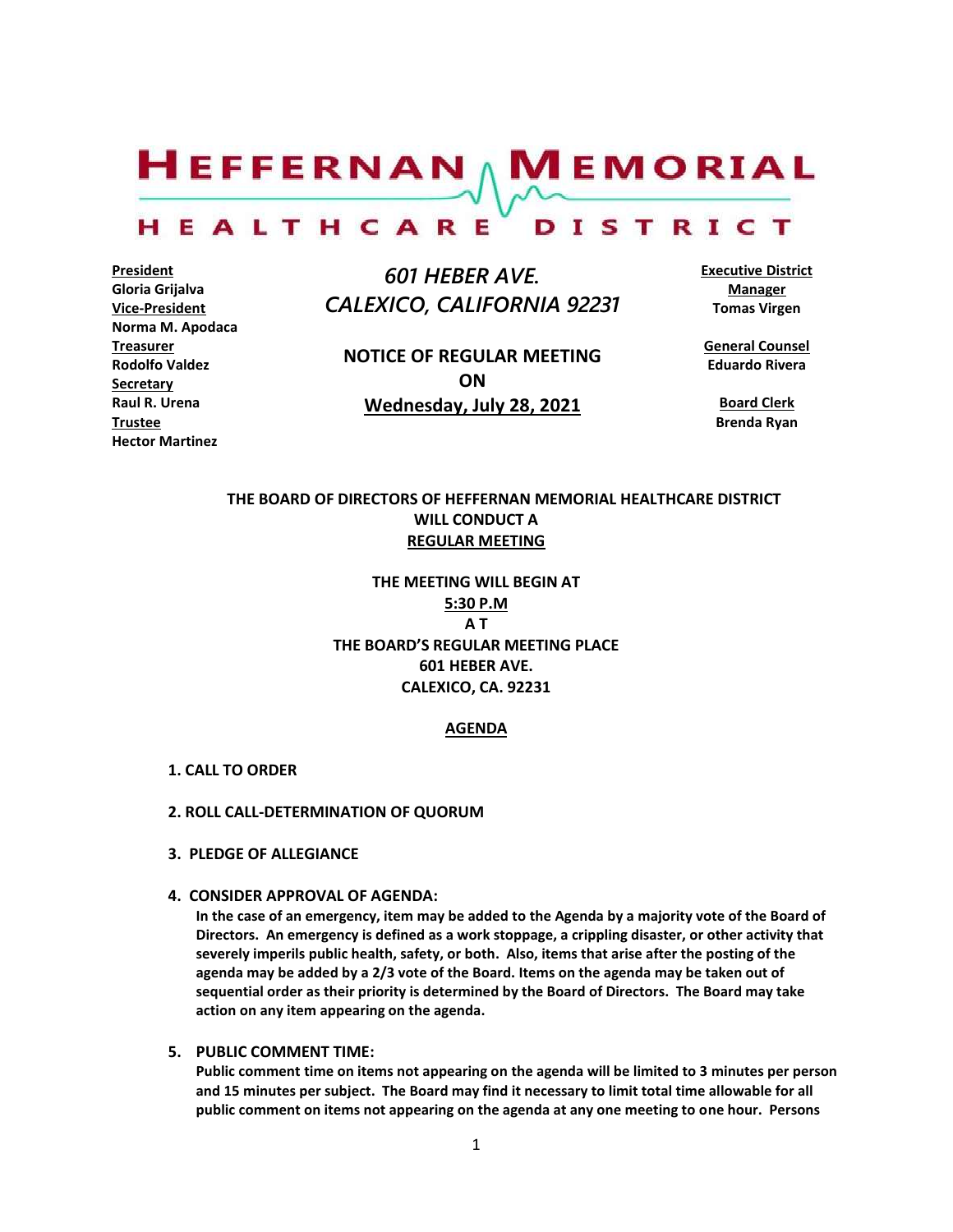**desiring longer public comment time and/or action on specific items shall contact the Secretary and request that the item be placed on the agenda for the next regular meeting.**

#### **6. CONSENT CALENDAR:**

**Any member of the Board, staff or public may request that items for the Consent Calendar be removed for discussion. Items so removed shall be acted upon separately immediately following approval of items remaining on the Consent Calendar.**

- **a. Approve minutes for meetings of June 5, 2021, June 9, 2021 and June 23, 2021.**
- **b. Approve Treasurer Report.**

# **7. REPORTS ON MEETING AND EVENTS ATTENDED BY DIRECTORS, AND AUTHORIZATION FOR DIRECTOR ATTENDANCE AT UPCOMING MEETINGS AND EVENTS/DIRECTORS COMMENTS:**

- **a. Brief reports by Directors on meetings and event attended. Schedule of upcoming Board meetings and events.**
- **8. REPORTS BY ALL HMHD COMMITTEES**
- **9. COMMENTS BY PROMOTION AND PUBLIC RELATIONS TONY PIMENTEL**
- **10. COMMENTS BY EXECUTIVE DISTRICT MANAGER TOMAS VIRGEN**
- **11. COMMENTS BY GENERAL COUNSEL EDUARDO RIVERA**

#### **12. DISCUSSION AND/OR ACTION ITEMS:**

- **a. Discussion and/or Action: Announcement of Mr. Hector Martinez, board member, resignation from the Board of Directors of HMHD effective July 31, 2021.**
	- **1. Motion to notify the Imperial County Elections Department of the vacancy of Mr. Martinez's board position effective July 31, 2021.**
	- **2. Motion by the Board of Directors to appoint a new board member to the Board of Directors.**
	- **3. Motion by the Board of Directors to post a notice of vacancy in three or more conspicuous places in the District at least 15 days before the District Board makes the appointment.**
	- **4. Motion by the Board of Directors accepting Letters of Interest from eligible electors which must be received and delivered at the District office no later than 3:00 pm on August 13, 2021 to be considered for this vacancy.**
- **b. Discussion and/or Action: Setting of a special meeting for the August 18th 2021 and/or at another date, at the Board Office at 5:30 pm at which time the Board may appoint an eligible elector to the office of board director.**
- **c. Discussion and/or Action: Determination by HMHD to participate in the expansion of Imperial County LAFCO to include two special districts LAFCO board members positions.** 
	- **1. Direction to Executive Director to expend no more than \$2500.00 in expansion costs for the establishment of two special district positions on the existing LAFCO board of directors.**

#### **13. ITEMS FOR FUTURE AGENDAS:**

**This item is placed on the agenda to enable the Board to identify and schedule future items for discussion at upcoming Board meetings and/or identify press release opportunities.**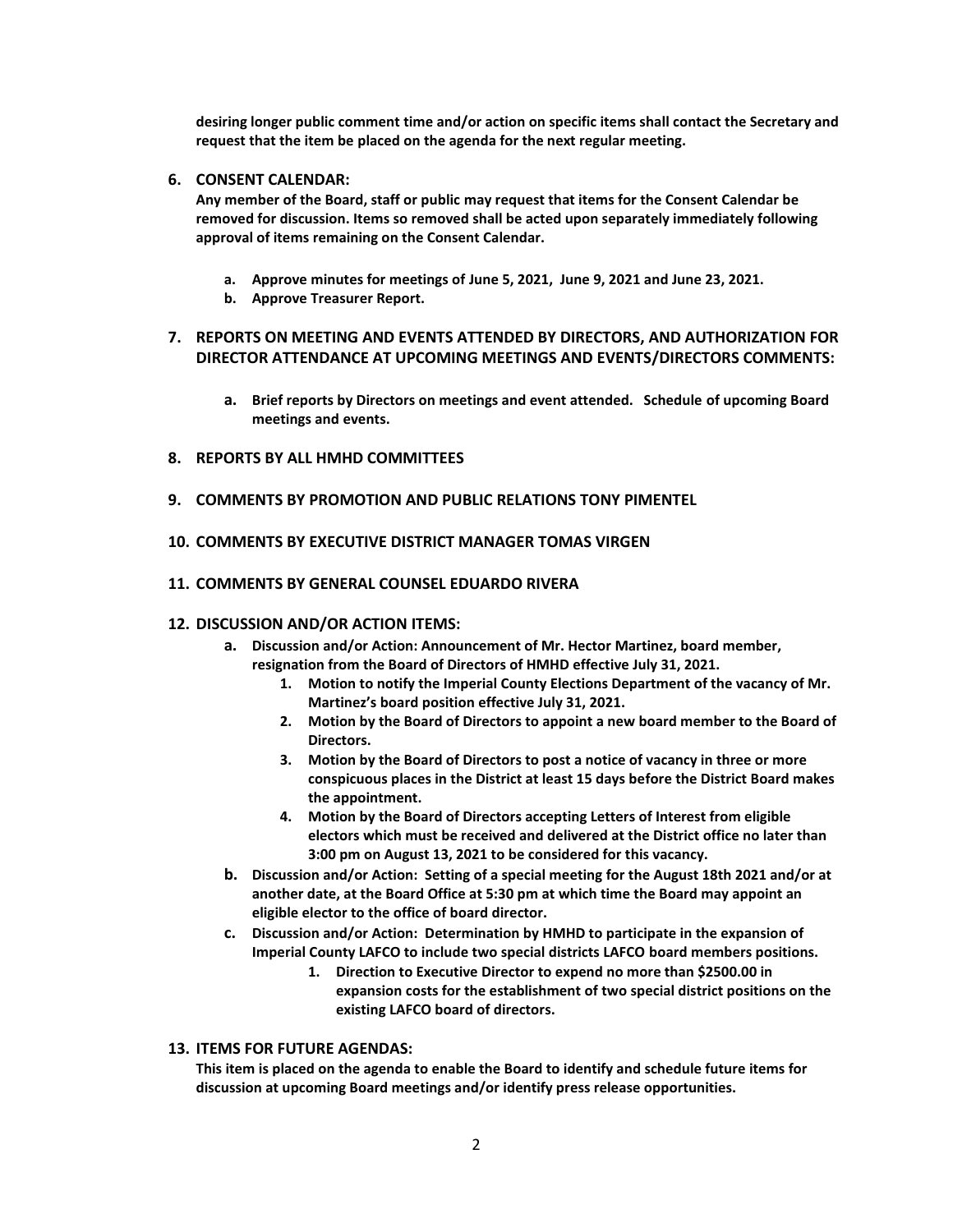#### **14. ADJOURNMENT:**

- **a. Regular Board meetings are held on the second and fourth Wednesday of each month.**
- **b. The next regular meeting of the Board will be held at 5:30 P.M., September 8, 2021.**
- **c. The agenda package and material related to an agenda item submitted after the packet's distribution to the Board are available for public review in the lobby of the District office during normal business hours**

### **POSTING STATEMENT**

**A copy of the agenda was posted July 24, 2021 at 601 Heber Avenue, Calexico, California 92231 at 8:05 p.m. Pursuant to CA Government code 54957.5, disclosable public records and writings related to an agenda item distributed to all or a majority of the Board, including such records and written distributed less than 72 hours prior to this meeting are available for public inspection at the District Administrative Office, 601 Heber Avenue, Calexico, CA.**

**NOTICE In compliance with the Americans with Disabilities Act, any individuals requesting special accommodations to attend and/or participate in District Board meetings may contact the District at (760)357- 6522. Notifications 48 hours prior to the meeting will enable the District to make reasonable accommodations.**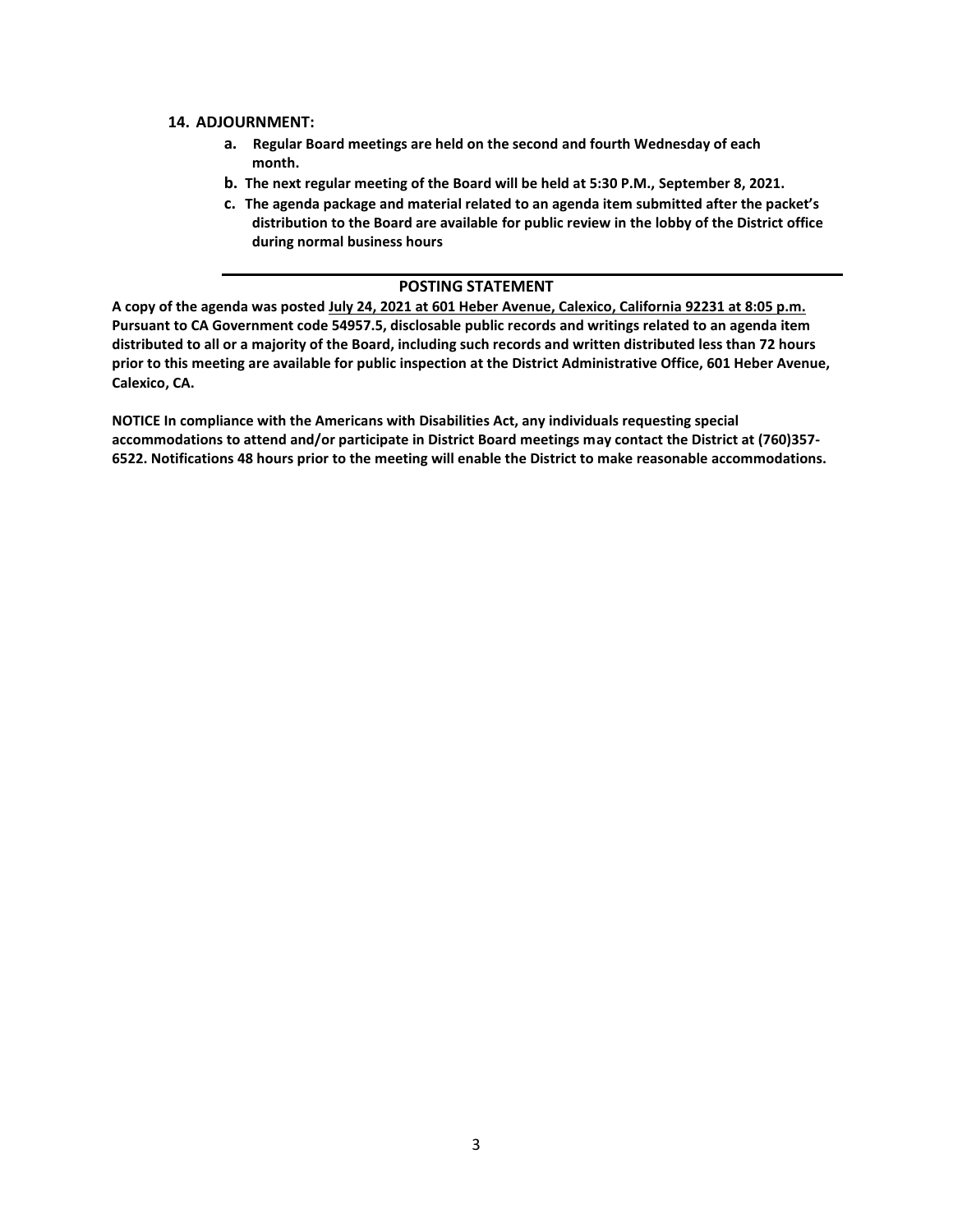# 4:42 PM Heffernan Memorial Healthcare District 07/22/21 **Profit & Loss**<br>Accrual Basis **Profit & Loss** July 1 - 22, 2021

|                                  | Jul 1 - 22, 21 |
|----------------------------------|----------------|
| <b>Ordinary Income/Expense</b>   |                |
| <b>Expense</b>                   |                |
| 6010 · Trustee remuneration      | 2,500.00       |
| 6310 · Landscaping               | 240.00         |
| 6600 · Legal and professional    | 9,352.00       |
| 6615 · Accounting - Other        | 1,500.00       |
| 6650 · Administration services   | 7,760.00       |
| 7000 · Marketing                 | 2,800.00       |
| 7201 · Leasing Offices Equipment | 136.61         |
| 7214 · Janitorial Services       | 600.00         |
| 7215 · Postage                   | 21.00          |
| 7250 · Utilities                 |                |
| <b>Electricity</b>               | 177.14         |
| Water                            | 404.83         |
| Total 7250 · Utilities           | 581.97         |
| 7270 · Telephone                 | 370.16         |
| 7285 · Grants - By HMHD          | 3,000.00       |
| 7550 · Promotion                 | 522.00         |
| 7555 · Covid-19                  | 1,000.00       |
| <b>Total Expense</b>             | 30,383.74      |
| <b>Net Ordinary Income</b>       | (30, 383.74)   |
| <b>Net Income</b>                | (30,383.74)    |